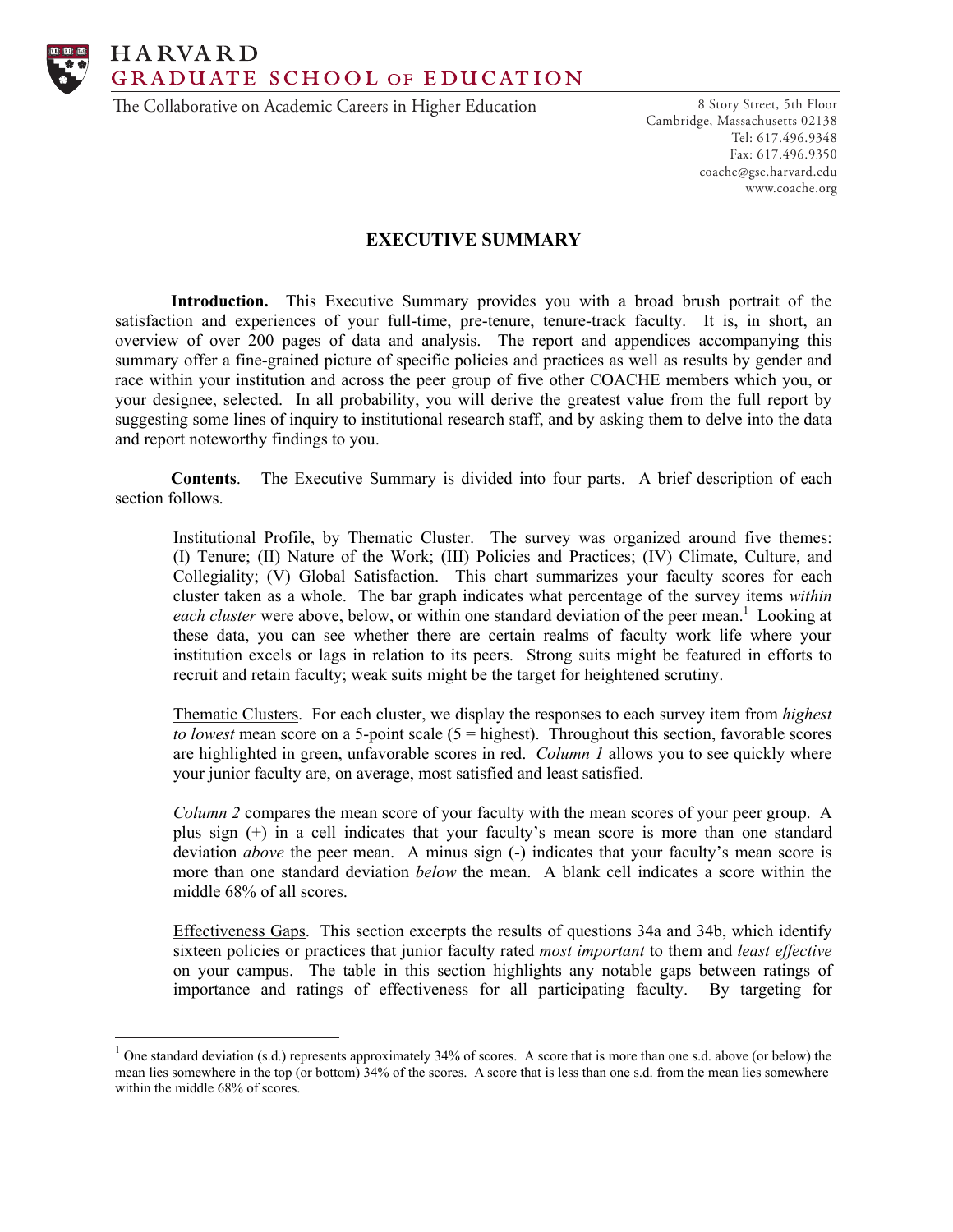improvement policies and practices with the largest gaps, you should be able to make greater and faster strides toward increased levels of satisfaction levels among junior faculty.

The Best and Worst. The survey asked respondents to select, from a list of 28 items, the two best and two worst aspects of working at your institution. This section summarizes the responses. We list, in rank order, the best and the four worst according to your junior faculty. These rankings are compared to your peers and to all participating colleges. Taken together with the "Effectiveness Gap" responses, you now know what works well and what does not from the perspective of tenure-track faculty. You know what to celebrate and where to concentrate your efforts.

 The Executive Summary, we would reiterate, is but a thumbnail sketch. It is a place to begin, not a place to end. The Executive Summary gives you an overall sense of the work life of your junior faculty *as they see it*. The data presented here offer you a springboard for further analysis, discussion, and ultimately, action.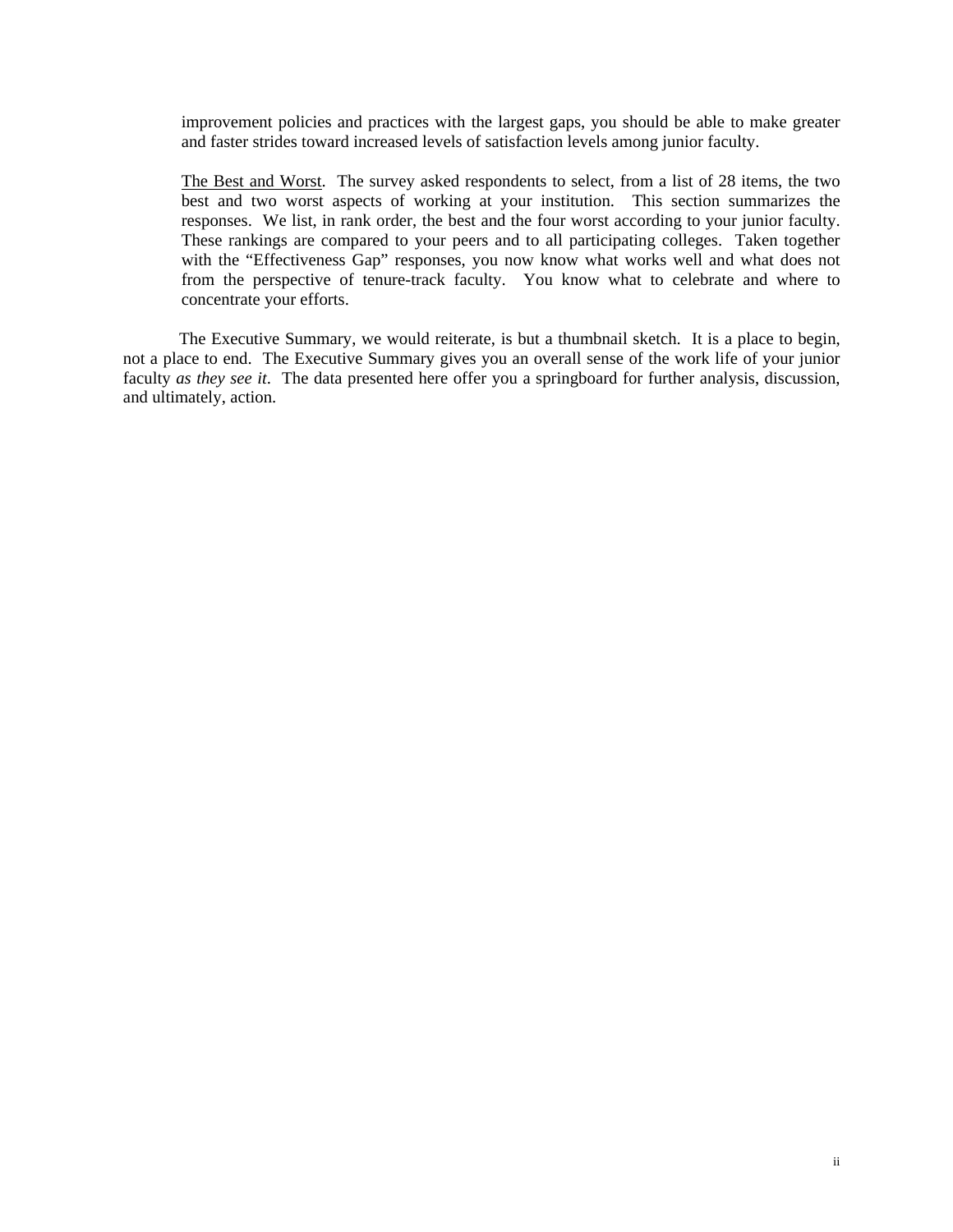## **INSTITUTIONAL PROFILE**

The survey was organized around five themes:

- I. Tenure;
- II. Nature of the Work;
- III. Policies and Practices;
- IV. Climate, Culture, and Collegiality; and
- V. Global Satisfaction.

This chart summarizes your faculty scores for each cluster taken as a whole. The bar graph indicates what percentage of the survey items *within each cluster* were above, below, or within one standard deviation of the peer mean.



The following five tables detail the dimensions on which your institution received favorable or unfavorable ratings within each thematic cluster.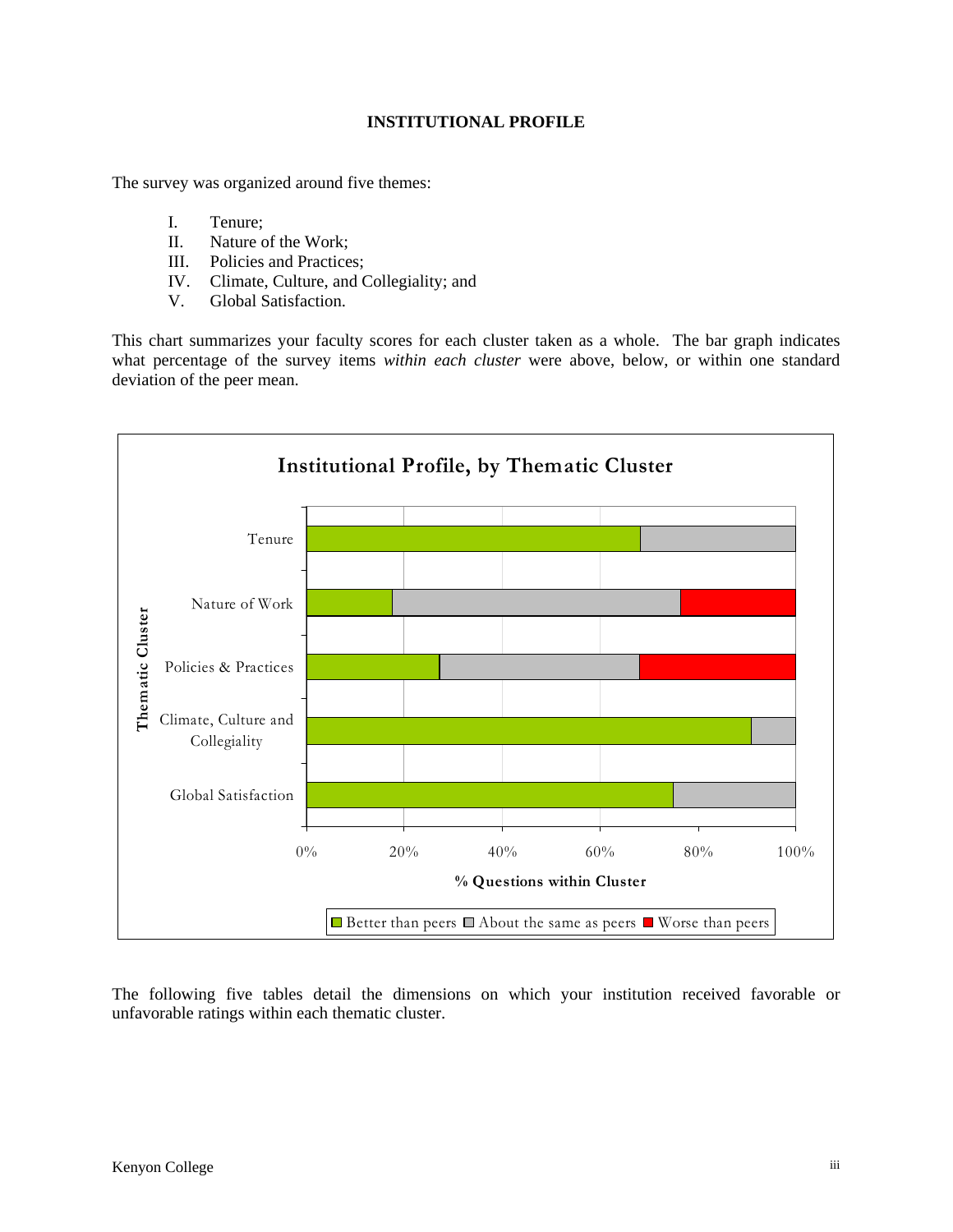|                          |                                                                                                     | $\mathbf{1}$ | $\overline{2}$     |
|--------------------------|-----------------------------------------------------------------------------------------------------|--------------|--------------------|
| <b>Section I. Tenure</b> |                                                                                                     | Mean         | Peer<br>Comparison |
| Q <sub>25</sub> a        | reasonableness of the expectations for performance as a scholar.                                    | 4.47         | $+$                |
| Q24b                     | clarity of the expectations for performance as a teacher.                                           | 4.36         | $+$                |
| Q19                      | clarity of the tenure process.                                                                      | 4.35         | $^{+}$             |
| Q23                      | clarity of their own prospects for earning tenure.                                                  | 4.30         |                    |
| Q20                      | clarity of the criteria for tenure.                                                                 | 4.23         | $+$                |
| Q25b                     | reasonableness of the expectations for performance as a teacher.                                    | 4.22         |                    |
| Q22                      | clarity of the body of evidence that will be considered in making decisions about their own tenure. | 4.20         | $+$                |
| Q27a                     | perception that tenure decisions are based primarily on performance.                                | 4.06         | $+$                |
| Q25d                     | reasonableness of the expectations for performance as a department colleague.                       | 4.03         |                    |
| Q24a                     | clarity of the expectations for performance as a scholar.                                           | 3.87         | $^{+}$             |
| Q <sub>24e</sub>         | clarity of the expectations for performance as a campus citizen.                                    | 3.87         | $+$                |
| Q21                      | clarity of the standards for tenure.                                                                | 3.87         | $+$                |
| Q24c                     | clarity of the expectations for performance as a student advisor.                                   | 3.85         | $+$                |
| Q <sub>25c</sub>         | reasonableness of the expectations for performance as a student advisor.                            | 3.84         |                    |
| Q25e                     | reasonableness of the expectations for performance as a campus citizen.                             | 3.79         |                    |
| Q24d                     | clarity of the expectations for performance as a department colleague.                              | 3.70         | $+$                |
| Q <sub>25f</sub>         | reasonableness of the expectations for performance as a community member.                           | 3.57         |                    |
| Q26                      | not receiving mixed messages from senior colleagues about the requirements of tenure.               | 3.47         | $+$                |
| Q <sub>24f</sub>         | clarity of the expectations for performance as a community member.                                  | 3.06         | $+$                |

 $\mathbf{r}$ 

h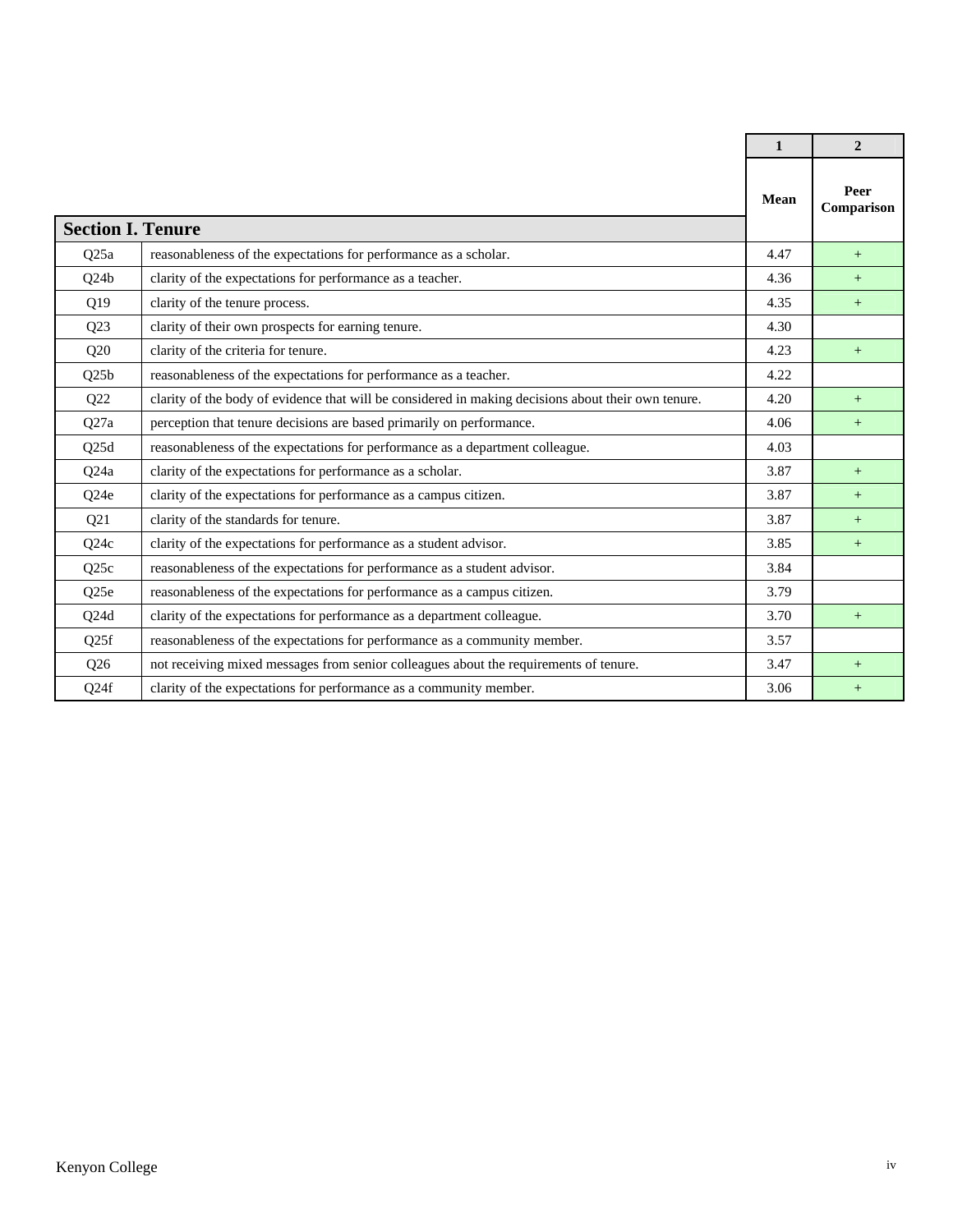|                  |                                                                                                   | $\mathbf{1}$ | $\overline{2}$     |
|------------------|---------------------------------------------------------------------------------------------------|--------------|--------------------|
|                  | <b>Section II. Nature of Work</b>                                                                 | <b>Mean</b>  | Peer<br>Comparison |
| Q29d             | satisfaction with the discretion they have over the content of the courses they teach.            | 4.75         |                    |
| Q30d             | satisfaction with the influence they have over the focus of their research.                       | 4.68         |                    |
| Q <sub>29f</sub> | satisfaction with the quality of undergraduate students with whom they interact.                  | 4.59         |                    |
| Q29a             | satisfaction with the level of the courses they teach.                                            | 4.37         | $+$                |
| Q33a             | satisfaction with the quality of clerical/administrative services.                                | 4.15         | $+$                |
| Q30a             | satisfaction with what's expected of them as researchers.                                         | 4.08         | $+$                |
| Q29c             | satisfaction with the influence they have over which courses they teach.                          | 4.06         |                    |
| Q29e             | satisfaction with the number of students they teach.                                              | 3.97         |                    |
| Q28              | satisfaction with the way they spend their time as faculty members.                               | 3.81         |                    |
| Q33c             | satisfaction with the quality of teaching services.                                               | 3.72         |                    |
| Q29b             | satisfaction with the number of courses they teach.                                               | 3.68         |                    |
| Q30c             | satisfaction with the amount of research funding they are expected to find.                       | 3.64         |                    |
| Q31              | satisfaction with the quality of facilities.                                                      | 3.55         |                    |
| Q33b             | satisfaction with the quality of research services.                                               | 3.18         |                    |
| Q33d             | satisfaction with the quality of computing services.                                              | 3.08         |                    |
| Q32              | satisfaction with the amount of access they have to Teaching Fellows, Graduate Assistants, et al. | 2.42         |                    |
| Q30b             | satisfaction with the amount of time they have to conduct research.                               | 2.21         |                    |

г

Ē.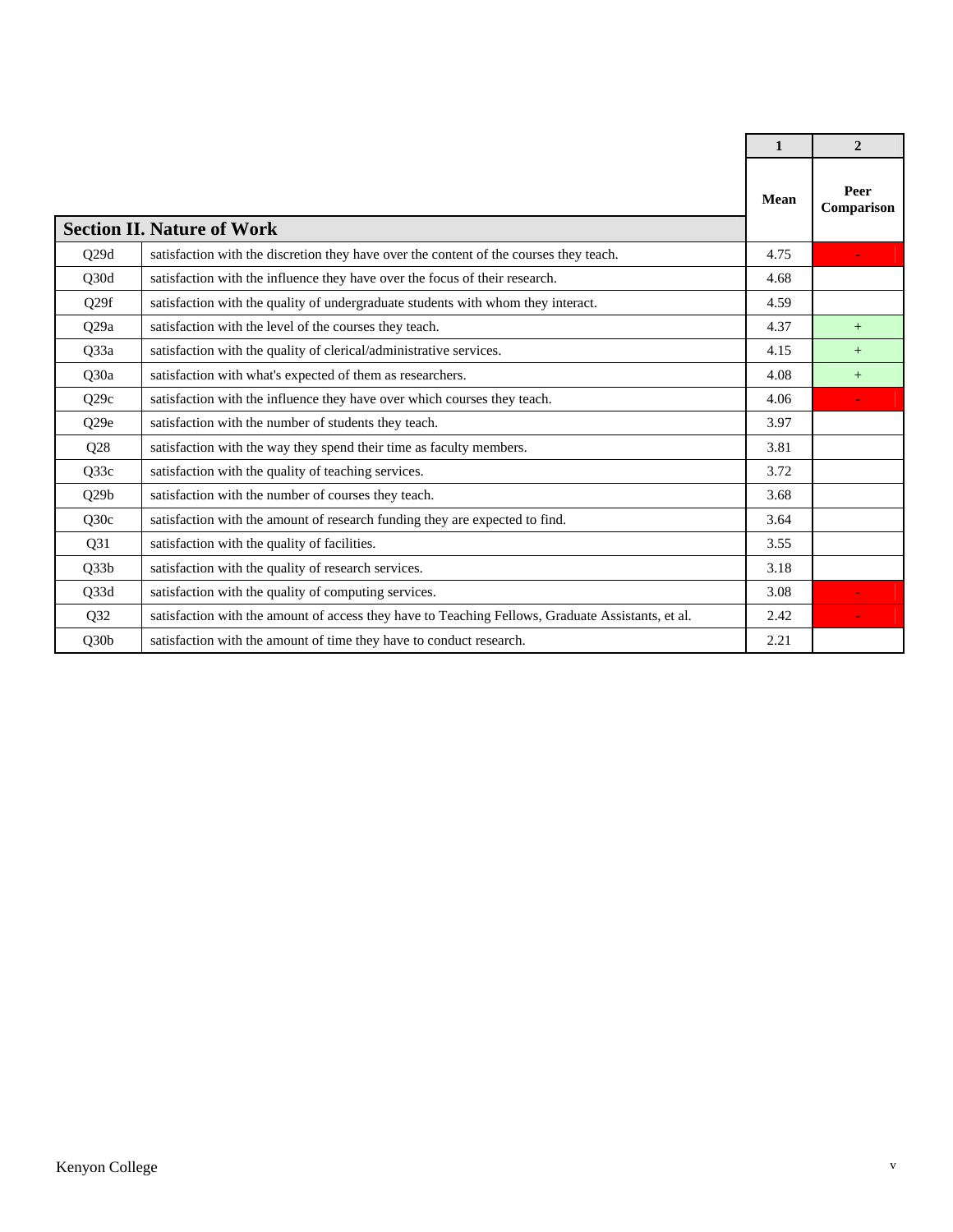|         |                                                                                                                 | $\mathbf{1}$ | $\overline{2}$     |
|---------|-----------------------------------------------------------------------------------------------------------------|--------------|--------------------|
|         | <b>Section III. Policies and Practices</b>                                                                      | Mean         | Peer<br>Comparison |
| O34b-02 | effectiveness of informal mentoring.                                                                            | 4.30         | $^{+}$             |
| Q34b-08 | effectiveness of paid or unpaid research leave during the probationary period.                                  | 4.22         |                    |
| Q34b-11 | effectiveness of an upper limit on teaching obligations.                                                        | 4.10         | $+$                |
| Q34b-12 | effectiveness of peer reviews of teaching and research.                                                         | 4.07         | $+$                |
| Q34b-07 | effectiveness of travel funds to present papers or conduct research.                                            | 4.03         |                    |
| Q34b-15 | effectiveness of stop-the-tenure-clock for parental or other family reasons.                                    | 3.90         |                    |
| Q34b-04 | effectiveness of written summary of periodic performance reviews.                                               | 3.90         | $^{+}$             |
| Q34b-03 | effectiveness of periodic, formal performance reviews.                                                          | 3.88         |                    |
| Q34b-14 | effectiveness of financial assistance with housing.                                                             | 3.63         | $+$                |
| Q34b-09 | effectiveness of paid or unpaid personal leave during the probationary period.                                  | 3.60         |                    |
| Q34b-10 | effectiveness of an upper limit on committee assignments.                                                       | 3.42         |                    |
| O34b-06 | effectiveness of professional assistance for improving teaching.                                                | 3.34         | $^{+}$             |
| Q35c    | departmental colleagues do what they can to make having children and the tenure-track compatible.               | 3.33         |                    |
| Q35d    | departmental colleagues do what they can to make raising children and the tenure-track compatible.              | 3.28         |                    |
| Q34b-01 | effectiveness of formal mentoring program.                                                                      | 3.15         |                    |
| Q36     | satisfaction with compensation.                                                                                 | 3.11         |                    |
| Q35a    | institution does what it can to make having children and the tenure-track compatible.                           | 3.08         |                    |
| Q34b-16 | effectiveness of spousal/partner hiring program.                                                                | 2.84         |                    |
| Q34b-05 | effectiveness of professional assistance in obtaining externally funded grants.                                 | 2.71         |                    |
| Q37     | satisfaction with the balance they are able to strike between professional time and personal or family<br>time. | 2.38         |                    |
| Q34b-13 | effectiveness of childcare.                                                                                     | 2.32         |                    |
| Q35b    | institution does what it can to make raising children and the tenure-track compatible.                          | 2.23         |                    |

 $\mathbf{r}$ 

h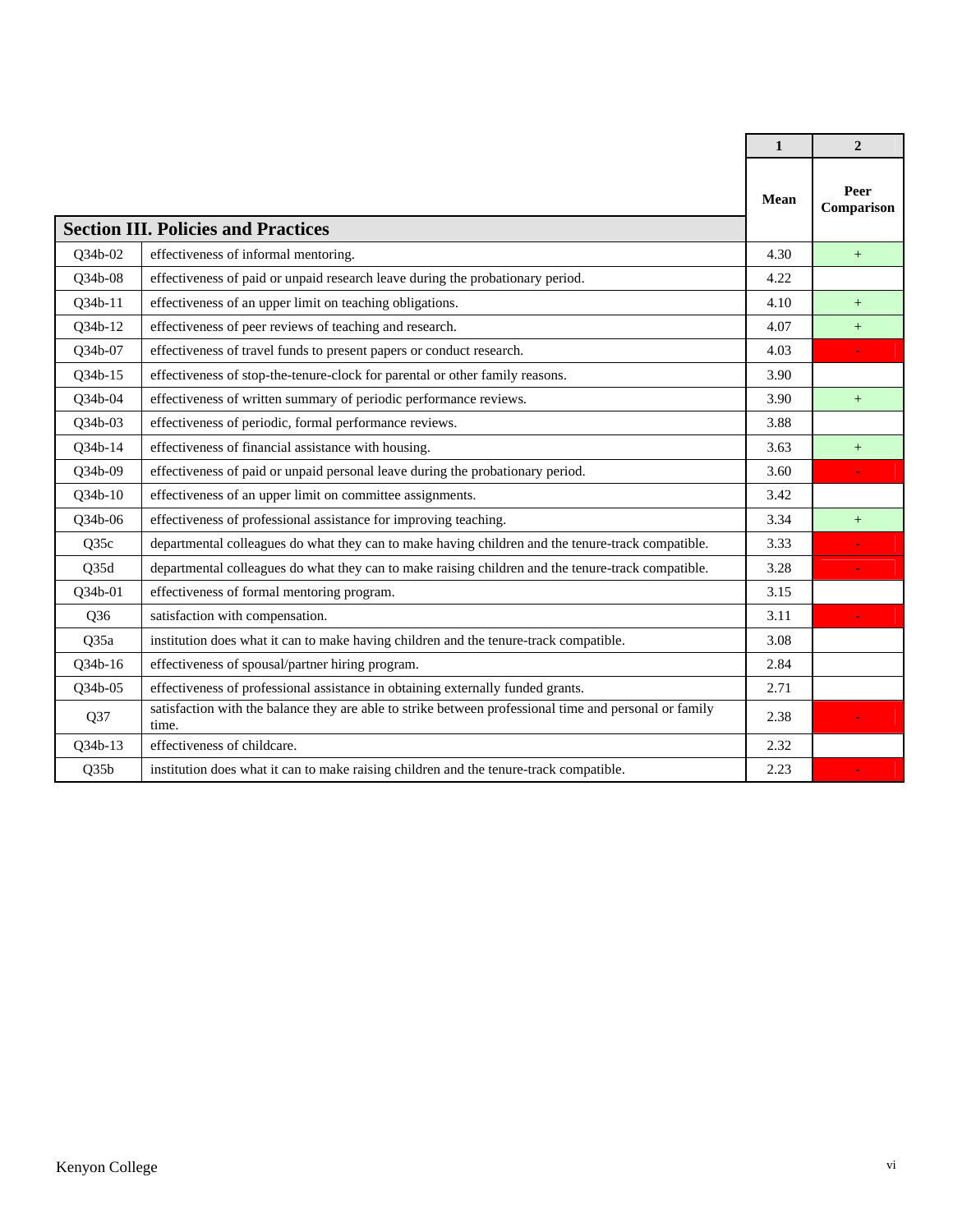|                 |                                                                                                          | $\mathbf{1}$ | $\mathbf{2}$       |
|-----------------|----------------------------------------------------------------------------------------------------------|--------------|--------------------|
|                 | <b>Section IV. Climate, Culture, and Collegiality</b>                                                    | <b>Mean</b>  | Peer<br>Comparison |
| Q40             | satisfaction with how well they "fit" in their department.                                               | 4.51         | $+$                |
| Q38a            | satisfaction with the fairness of their immediate supervisor's evaluation of their work.                 | 4.48         | $^{+}$             |
| Q39d            | satisfaction with the amount of personal interaction they have with junior colleagues in their dept.     | 4.40         | $+$                |
| Q <sub>43</sub> | sense that their department treats junior faculty fairly compared to one another.                        | 4.27         | $+$                |
| Q39c            | satisfaction with the amount of professional interaction they have with junior colleagues in their dept. | 4.21         | $+$                |
| Q42             | sense of unity and cohesion among the faculty in their institution.                                      | 4.19         | $+$                |
| Q39b            | satisfaction with the amount of personal interaction they have with senior colleagues in their dept.     | 4.17         | $+$                |
| Q41             | satisfaction with the intellectual vitality of the senior colleagues in their department.                | 4.12         | $+$                |
| Q39a            | satisfaction with the amount of professional interaction they have with senior colleagues in their dept. | 4.05         | $+$                |
| Q38b            | satisfaction with the interest senior faculty take in their professional development.                    | 3.85         |                    |
| Q38c            | satisfaction with their opportunities to collaborate with senior faculty.                                | 3.70         | $+$                |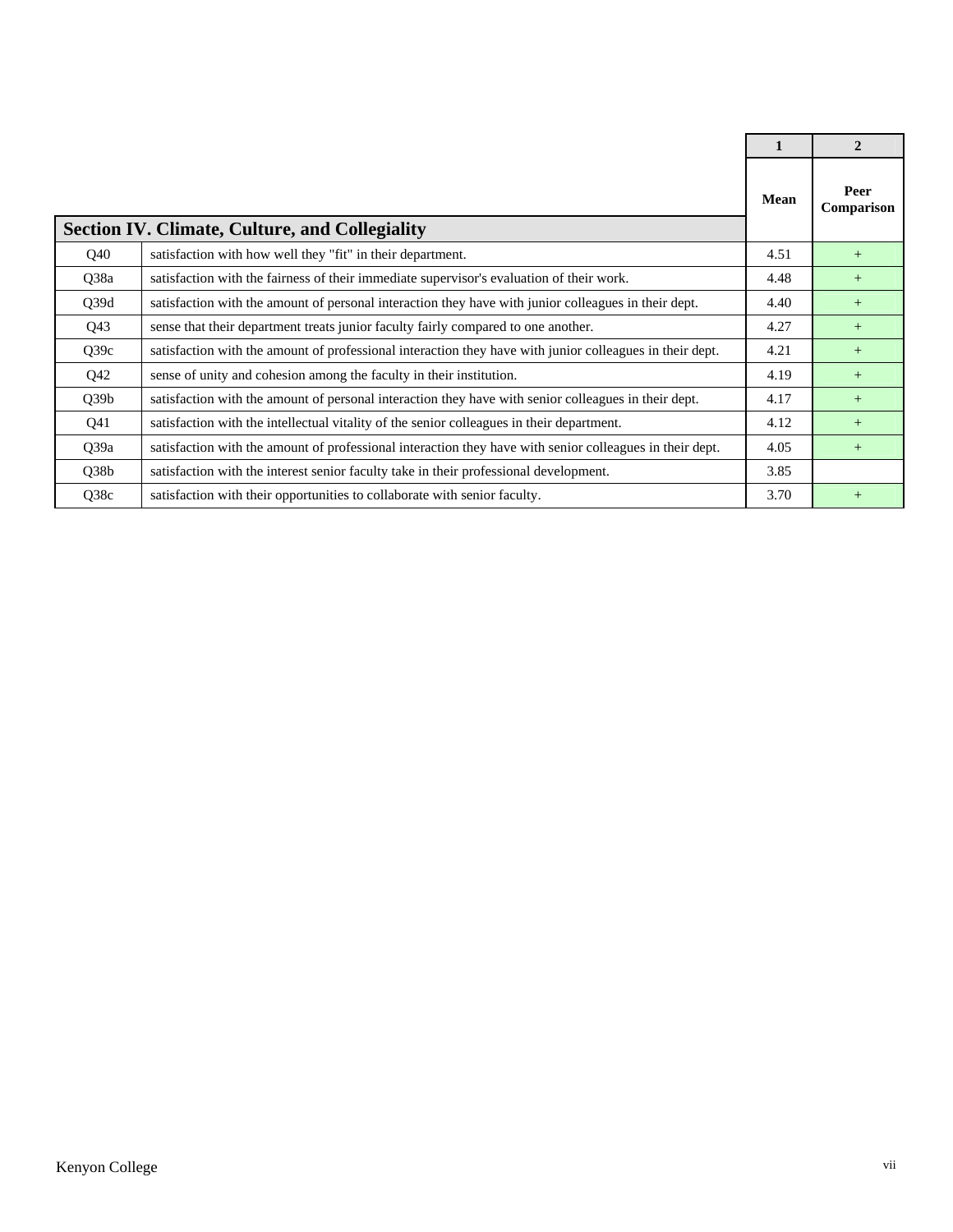|                  |                                                                                                            | <b>Mean</b> | Peer<br>Comparison |
|------------------|------------------------------------------------------------------------------------------------------------|-------------|--------------------|
|                  | <b>Section V. Global Satisfaction</b>                                                                      |             |                    |
| Q48              | sense that if they had to do it over again, they would accept their current position.                      | 4.62        |                    |
| Q50              | rating their institution as a place for junior faculty to work.                                            | 4.42        |                    |
| Q46b             | satisfaction that the CAO at their institution seems to care about the quality of life for junior faculty. | 4.30        |                    |
| Q45 <sub>b</sub> | satisfaction with their institution as a place to work.                                                    | 4.29        |                    |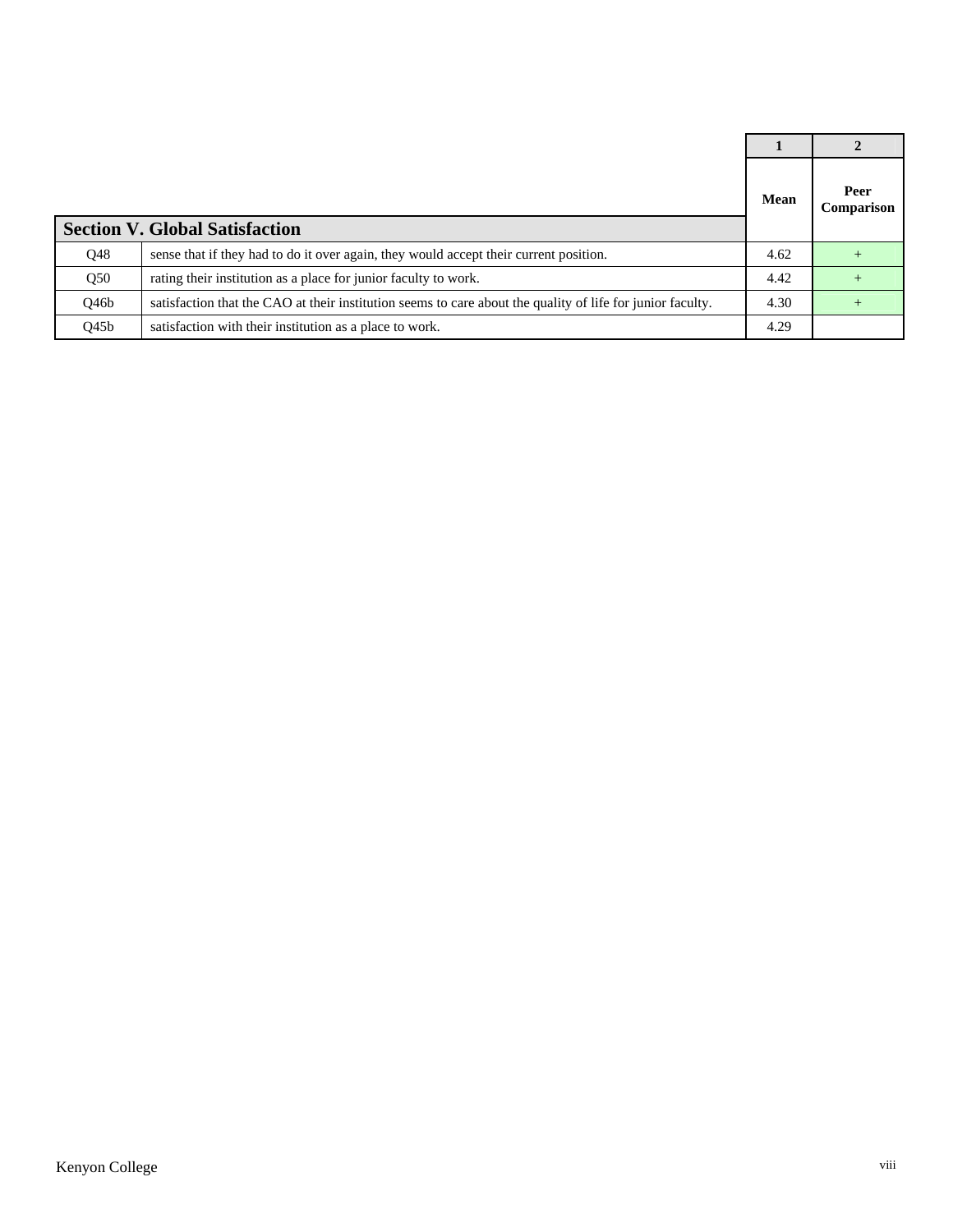#### **Question 34a. Regardless of whether the following policies and practices currently apply to your institution, please rate** *how important you think each would be to your success***.**

### **Question 34b.** *How effective for you have been the following at your institution?*

From a list of 16 common policies and practices, below are those items which respondents identified as "Very important" or "Somewhat important" in Question 34a, then as "Very ineffective" or "Somewhat ineffective" in Question 34b. This "gap analysis" highlights those policies and practices for which a large gap exists between importance rating and effectiveness rating. We call this the "effectiveness gap."

The following table provides "effectiveness gap" results in greater detail. A high percentage of faculty indicating an effectiveness gap indicates a potential problem with that policy or provision on your campus. Note especially the differences between groups on those policies and provisions that do not necessarily rank high overall.

#### **Table 34: Percentage of junior faculty indicating an "effectiveness gap" for common policies and provisions.**

| Policy or practice for junior faculty                              | <b>Overall</b>               |
|--------------------------------------------------------------------|------------------------------|
| Childcare                                                          | 65%<br>(1)                   |
| Spousal/partner hiring program                                     | 52%<br>(2)                   |
| Professional assistance in obtaining externally funded grants      | 30%<br>(3)                   |
| An upper limit on committee assignments for tenure-track faculty   | (4)<br>27%                   |
| Formal mentoring program for junior faculty                        | 23%<br>(5)                   |
| Travel funds to present papers or conduct research                 | 17%<br>(6)                   |
| Paid or unpaid research leave during the probationary period       | 13%<br>(7)                   |
| An upper limit on teaching obligations                             | 10%<br>(8)                   |
| Financial assistance with housing                                  | (9)<br>6%                    |
| Peer reviews of teaching and research                              | 5% (10)                      |
| Professional assistance for improving teaching                     | 5% (10)                      |
| Periodic, formal performance reviews for junior faculty            | 3% (12)                      |
| Informal mentoring                                                 | $0\% *$<br>$(-)$             |
| Paid or unpaid personal leave during the probationary period       | $0\% *$<br>$(-)$             |
| Stop-the-tenure-clock for parental or other family reasons         | $0\% *$<br>$\left( -\right)$ |
| Written summary of periodic performance reviews for junior faculty | $0\% *$<br>$\left( -\right)$ |

Kenyon